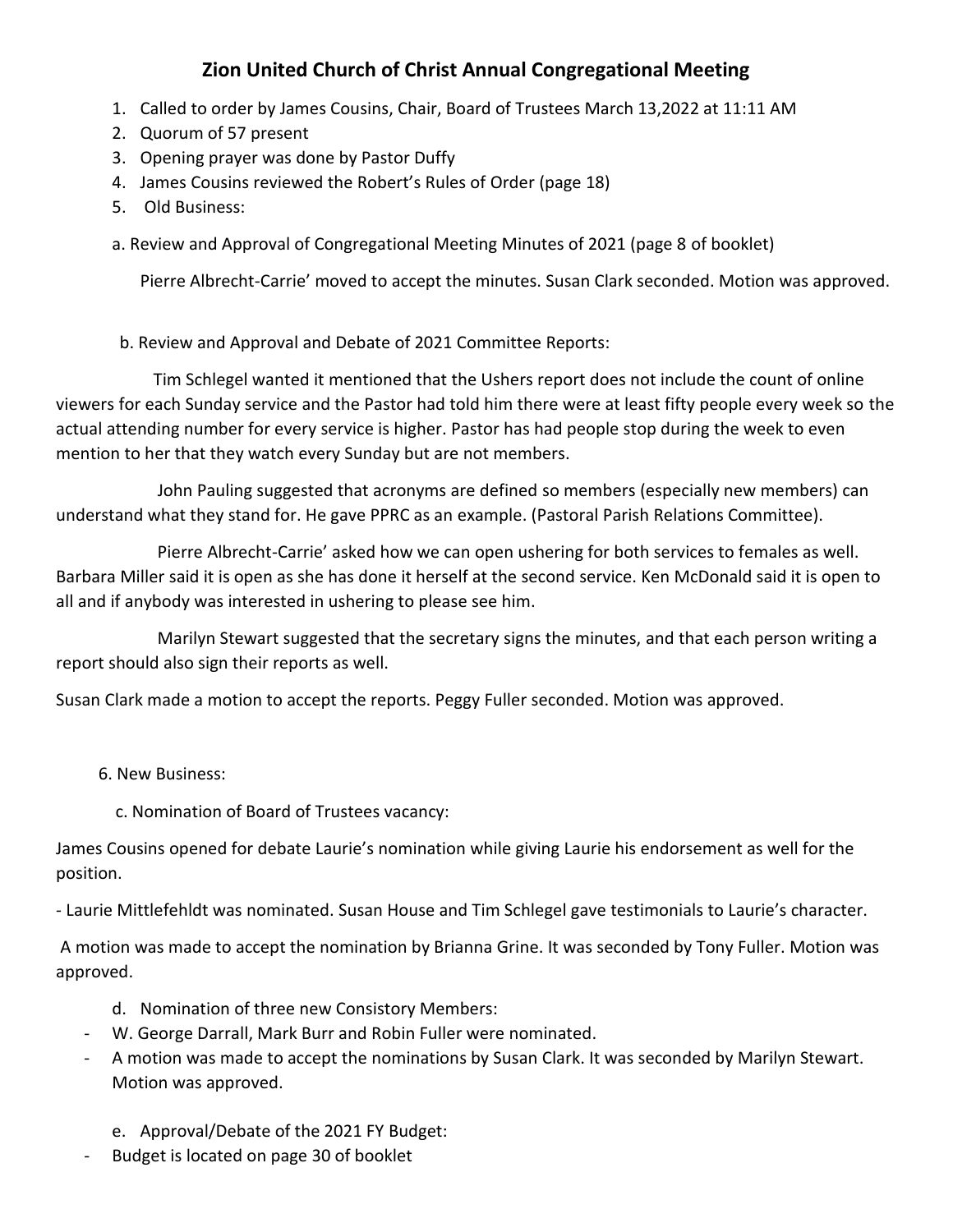- Tim Schlegel mentioned that any changes were highlighted in gray with an explanation on the side of that line.
- James Cousins opened it up for debate.
- Pastor Duffy did mention that the budget was redone so it was easier to read and that the figures are January through December 2021 actual spending numbers to show what was spent and why.
- Peggy Fuller thanked the Board of Consistory for changing the budget to this format as it makes it much easier to understand
- James Cousins mentioned that he liked that the Consistory turned it in early so the Trustees could also look the budget over before the presentation.
- Pastor Duffy mentioned that on page 16 of the Budget Report, there is a line for the NY State Conference annual meeting. She wanted our church to have a voice on who becomes the next minister as the present is retiring. Debby Grine and Doug King will be attending.
- Motion was made and the budget was unanimously accepted.
- James Cousins thanked Tim Schlegel for his service as the past Consistory President.
	- f. Trustees Summary:
- Their current balance/breakdown is on page 17 of the booklet.
- James Cousins opened debate on the Trustees budget breakdown.
- James mentioned that the line about hiring a lawyer was because of the outside shed being put up and Sunoco protested it being on their easement property behind the church that they have for the gas line. The lawyer took care of the matter and Sunoco has not protested anymore.
- James Cousins said the asbestos that was in the roof has been removed and all the flat roofs have been replaced (over Kuch Hall and classrooms). This included asbestos testing and remediation. The A/C unit replacement was tied in with the office renovation. Office Damage and Renovation was completed due to water damage in the ceiling over the office area. This included replacement of office walls, lighting, flooring, furniture, and updates to the Pastor's bathroom He thanked Ed Miller for all his help in doing the electrical work throughout the remodeling process. Ed Miller thanked all the others who assisted him during this.
- Completed projects are the storage garage, the upgrade of the parking lot lights and additional lighting for the garage. There were cemetery repairs of the fence and entrance to the cemetery, snow removal and lawn maintenance costs and property and operations insurance premiums.
- James Cousins said pending business was that Sunday school tables have been ordered. The parking lot will double in size and become an L shaped lot with a second entrance on Koenig. Will leave a large field for the Environmental Ministry Committee to make a green space with trees. This will not happen until 2024 but they have started the lengthy process to get this project started on time.

Other long ranged proposals are an entrance renovation which will include a redesign with a Canopy entrance to the parking lot and Narthex entrances. ADA (Americans with Disabilities Act) ramps and railings and doors to make the church compliant are also in the works. This includes being ADA compliant in the Chancel. Long term plans also call for a redesign of the Narthex with a coffee bar, enhanced greeting area, electrical and HVAC upgrades.

Tony Fuller asked if the tress cut down on the lawn were going to be removed. James Cousins stated that the company who chopped them down is to remove them.